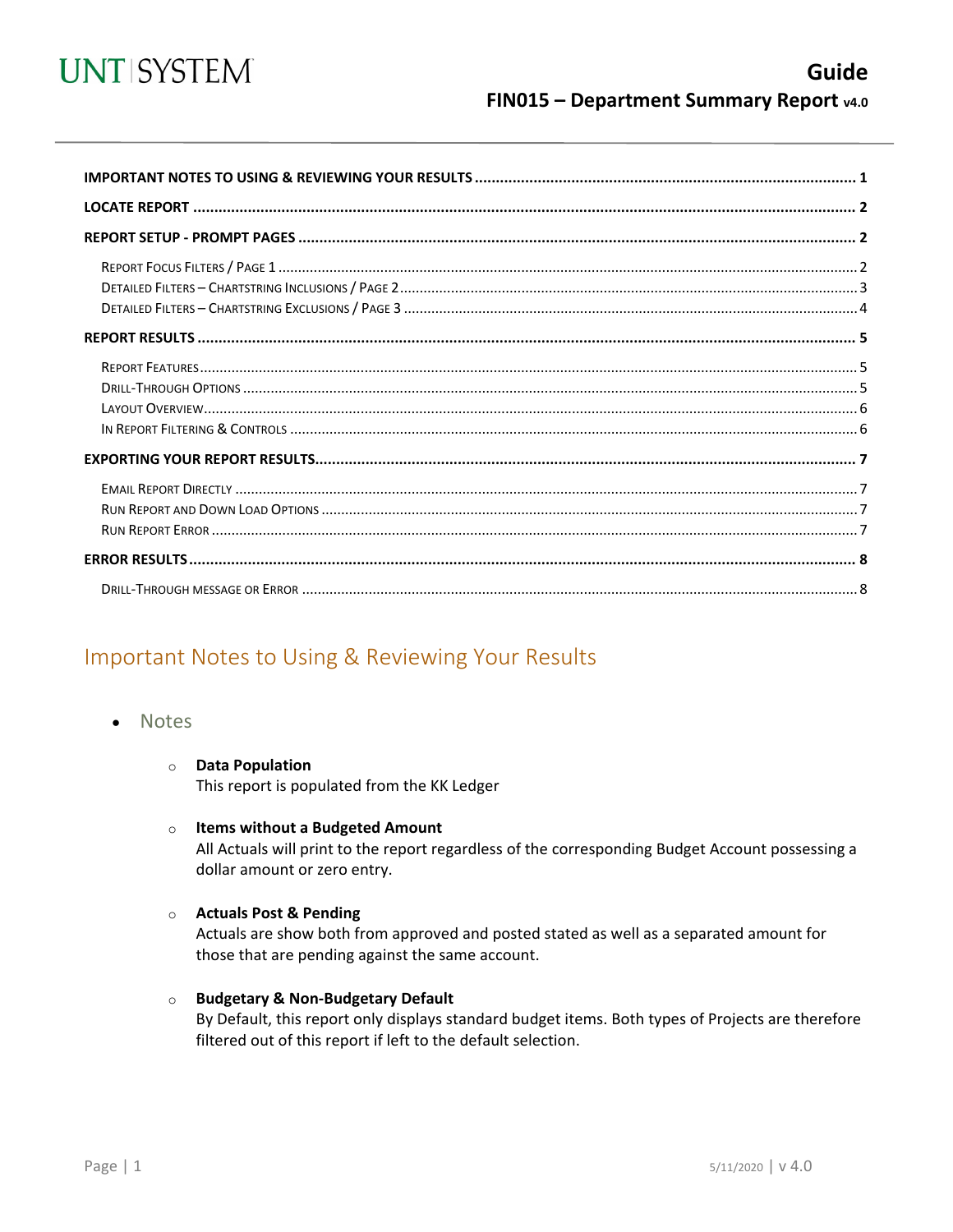## Locate Report

- 1. From the Budget & Planning **[Reporting Page](https://finance.untsystem.edu/reporting)**, locate "FIN015 – Department Summary Report"
- 2. **Login** to IBM Cognos to run the report.

# Report Setup- Prompt Pages

## Report Setup - Prompt Pages

All initial **Landing Pages** for reports on the Cognos System will appear similar in format. You will have a set of filtering choices based on the source's available data.

### REPORT FOCUS FILTERS / PAGE 1

1. Select your parameter choices. (No parameters within this report are required).

|                                        | <b>UNT SYSTEM</b><br><b>FIN015 - Department Summary</b>                               |
|----------------------------------------|---------------------------------------------------------------------------------------|
|                                        |                                                                                       |
|                                        | <b>Please Select Parameters Below</b>                                                 |
| <b>Budget Period</b>                   | (Does not impact Projects)<br>$*$ 2019                                                |
| <b>Business Unit</b>                   | p_BJS NESS_UNIT<br>$\vert \mathbf{v} \vert$                                           |
| Department or Manager                  | Keyw ord c:<br>Type one or more keyw ords separated by spaces<br>Search of            |
|                                        | Octoba <sup>10</sup><br>Cholor:<br>Recults:                                           |
|                                        | In cold #<br><b>+</b> Rem nue                                                         |
|                                        | Selectial Desearch at<br><b>Select all Deselect all</b><br>Keyw ord c:                |
| Project ID/Description or Manager Name | Type one or more keyw ords separated by spaces.<br>Search of<br>Octobra <sup>10</sup> |
|                                        | Cholor:<br>Recults:<br>$insert +$                                                     |
|                                        | * Rem ove                                                                             |
|                                        |                                                                                       |
|                                        |                                                                                       |
|                                        | <b>Sciential Description</b><br><b>Select all Deselect all</b><br>Reverse             |
| <b>Account Type</b>                    | <b>E</b> Expense<br>Seectal Deselectal                                                |
|                                        | <b>V Bulgetery</b><br><b>Non-Budgetary</b>                                            |
| <b>KK Group</b>                        | Non-Sporagres Projects<br>T Sporsored Rojects                                         |
|                                        | Select all Deselect all<br>To titer by other FoaPselements click "Next"               |
|                                        |                                                                                       |
| Cancel                                 | Finish<br>Next                                                                        |
|                                        |                                                                                       |

| <b>Budget Period</b> | The budget year automatically fills with the current<br>operating year and you may override if you prefer by typing<br>in the box.                                                                                                                                                                                                                                                                                                                                                                                                                                   |
|----------------------|----------------------------------------------------------------------------------------------------------------------------------------------------------------------------------------------------------------------------------------------------------------------------------------------------------------------------------------------------------------------------------------------------------------------------------------------------------------------------------------------------------------------------------------------------------------------|
| Business Unit        | Default will pull "All Units" or you may use the Dropdown to<br>select one particular unit by which to filter the report.                                                                                                                                                                                                                                                                                                                                                                                                                                            |
| Department Manager   | You can Search by either the DeptID, Dept Descriptions or if<br>you know the manager, you may type here and search. For<br>further search features, click the Options Link to expand<br>additional search methods. Your results appear in the left<br>box. Highlight any or all results and click the Insert Button<br>to include as your filter choice here.<br>*Notes: CTRL + Click to choose more than one.<br>If you need to view several departments and have a numbered list,<br>you can use the department selection on the Detailed Filters/Page<br>2 below. |
| Project ID           | You can Search by either the Project ID, Project Descriptions<br>or if you know the manager, you may type here and search.<br>For further search features, click the Options Link to expand                                                                                                                                                                                                                                                                                                                                                                          |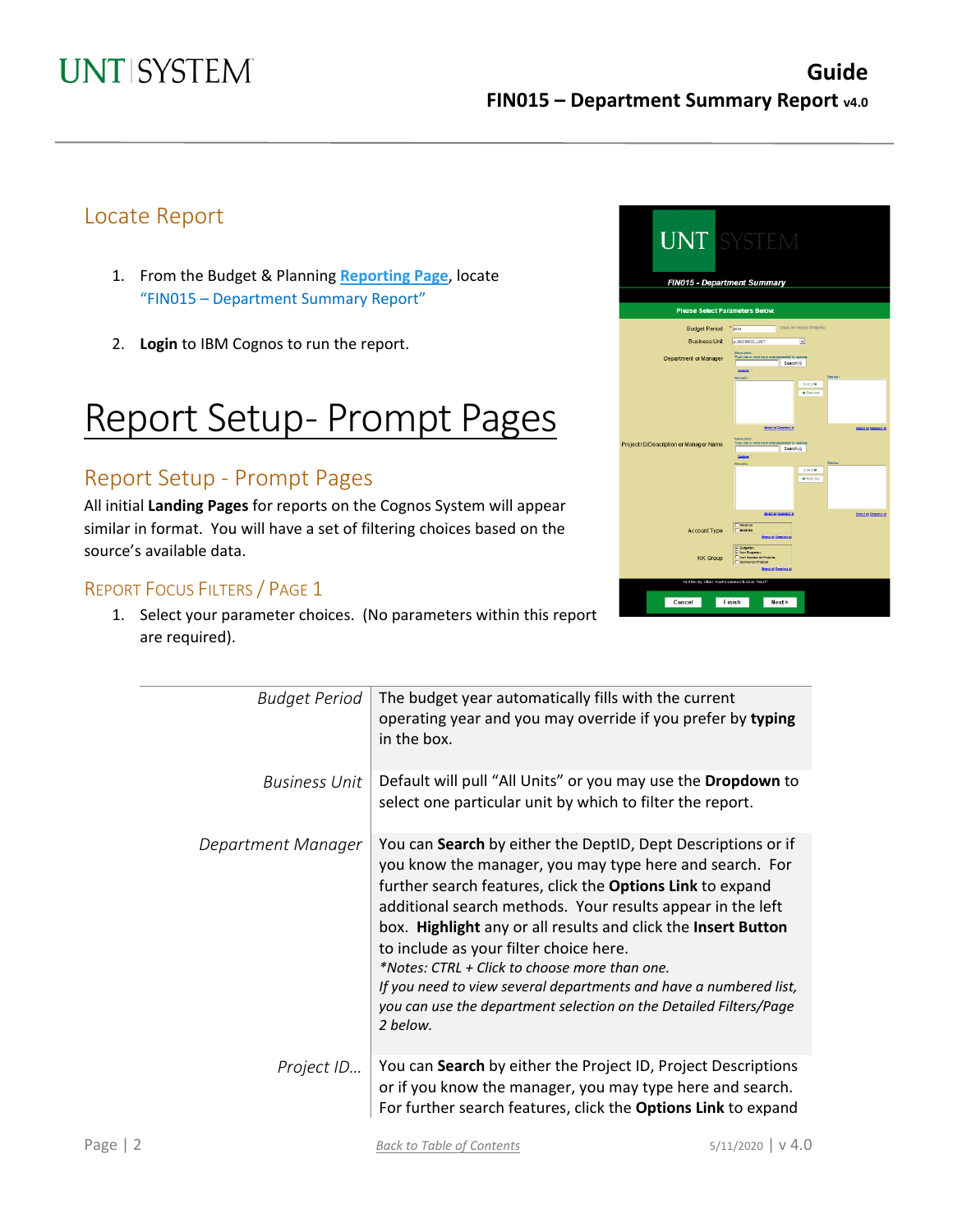|                 | additional search methods. Your results appear in the left<br>box. Highlight any or all results and click the Insert Button<br>to include as your filter choice here.<br>*Notes: CTRL + Click to choose more than one.<br>If you need to view several departments and have a numbered list,<br>you can use the department selection on the Detailed Filters/Page<br>2 below. |
|-----------------|------------------------------------------------------------------------------------------------------------------------------------------------------------------------------------------------------------------------------------------------------------------------------------------------------------------------------------------------------------------------------|
| Account Type    | Default <b>unchecked</b> will allow for both. You do not need to<br>click "Select All" to do so. Otherwise, choose to limit the<br>report results to Revenue or Expense by checking the<br>appropriate boxes.                                                                                                                                                                |
| <b>KK</b> Group | Default for this report is set to <b>Budgetary</b> and <b>Non-</b><br>Budgetary as selected only. Otherwise, choose to limit it to<br>Budget Group type by checking the appropriate boxes as<br>needed to focus and limit viewing results.                                                                                                                                   |

2. If you are satisfied with your choices and do not need to engage Detailed Filters, click the **Finish Button**. Otherwise, to run by other FoaPs elements, click the **Next Button**.

### DETAILED FILTERS – CHARTSTRING INCLUSIONS / PAGE 2

3. Select your parameter choices.

*Remember that prompts filter your data. By entering values into the prompts you narrow the result sets. Start off by casting a wide net by only using one prompt. You can always rerun the report with additional prompt to narrow the results as needed.*

| <b>Fund Category</b> | You can either enter a Fund Cat within this box or paste.<br>Several numbers may be entered here but each one must be<br>on its own line to filter correctly. When you are ready, click<br>the Insert Button. All items you have typed/pasted in to the<br>box will move to the <b>Choices Box</b> . |
|----------------------|------------------------------------------------------------------------------------------------------------------------------------------------------------------------------------------------------------------------------------------------------------------------------------------------------|
| Fund                 | If you know a particular Fund you would like to filter by,<br>enter here.                                                                                                                                                                                                                            |
| <b>Function</b>      | If you know a particular Function you would like to filter by,<br>enter here.                                                                                                                                                                                                                        |
| Department           | If you chose Department(s) on the first page, they will<br>automatically appear here. You can type or paste multiple<br>choices additionally within the Right Box to insert additional<br>or from a list. When you are ready be sure to click the Insert                                             |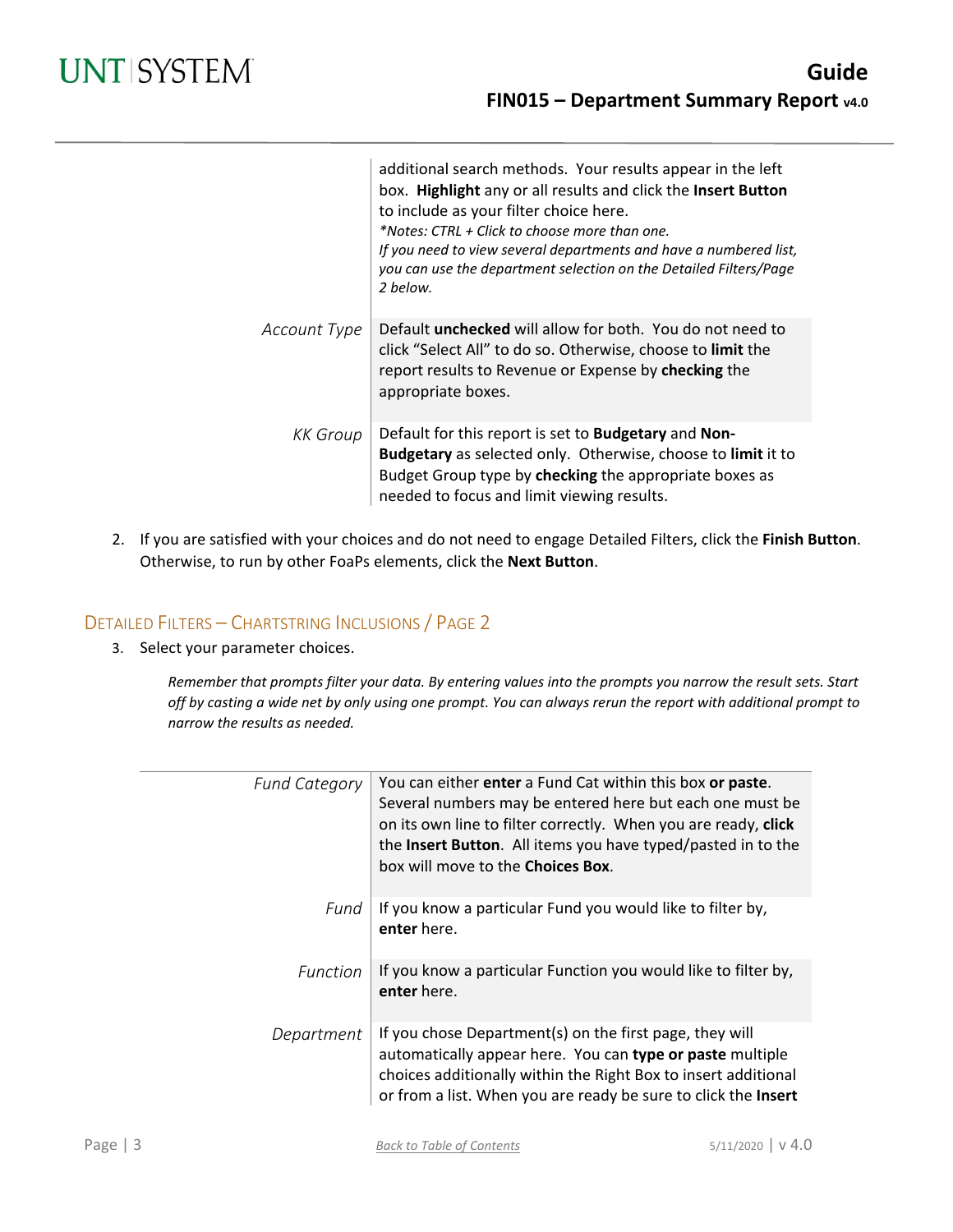|                         | Button to add your entries to the Choices Box.                                                                                                                                                                                                                                                          |
|-------------------------|---------------------------------------------------------------------------------------------------------------------------------------------------------------------------------------------------------------------------------------------------------------------------------------------------------|
| Account                 | If you know a particular Account you would like to filter by,<br>enter here.                                                                                                                                                                                                                            |
| Project                 | If you chose Project(s) on the first page, they will<br>automatically appear here. You can type or paste multiple<br>choices additionally within the Right Box to insert additional<br>or from a list. When you are ready be sure to click the Insert<br>Button to add your entries to the Choices Box. |
| <b>PC Business Unit</b> | Available PCBUs are displayed in the dropdown. If you know<br>a particular PC Business Unit you would like to filter by,<br>select it here. If using a PCBU, only one may be filtered for<br>at a time.                                                                                                 |
| Activity                | If you know a particular Activity you would like to filter by,<br>enter here.                                                                                                                                                                                                                           |
| Program                 | If you know a particular Program you would like to filter by,<br>enter here.                                                                                                                                                                                                                            |
| Purpose                 | If you know a particular Purpose you would like to filter by,<br>enter here.                                                                                                                                                                                                                            |
| Site                    | If you know a particular Site you would like to filter by, enter<br>here.                                                                                                                                                                                                                               |
| Exclude Fund            | If there is a particular Fund you do not want to intermingle<br>in your views, you may enter it here. (Only one may be<br>entered).                                                                                                                                                                     |
| Ledger                  | The default selections will show you where the budgets have<br>been entered. You can choose additional selections or<br>remove defaults by clicking the Checkboxes.                                                                                                                                     |

4. If you are satisfied with your choices and do not need to engage FOAPs exclusion Filters, click the **Finish Button**. Otherwise, to run by excluding particular FoaPs elements, click the **Next Button**.

### DETAILED FILTERS – CHARTSTRING EXCLUSIONS / PAGE 3

5. Select your parameter choices.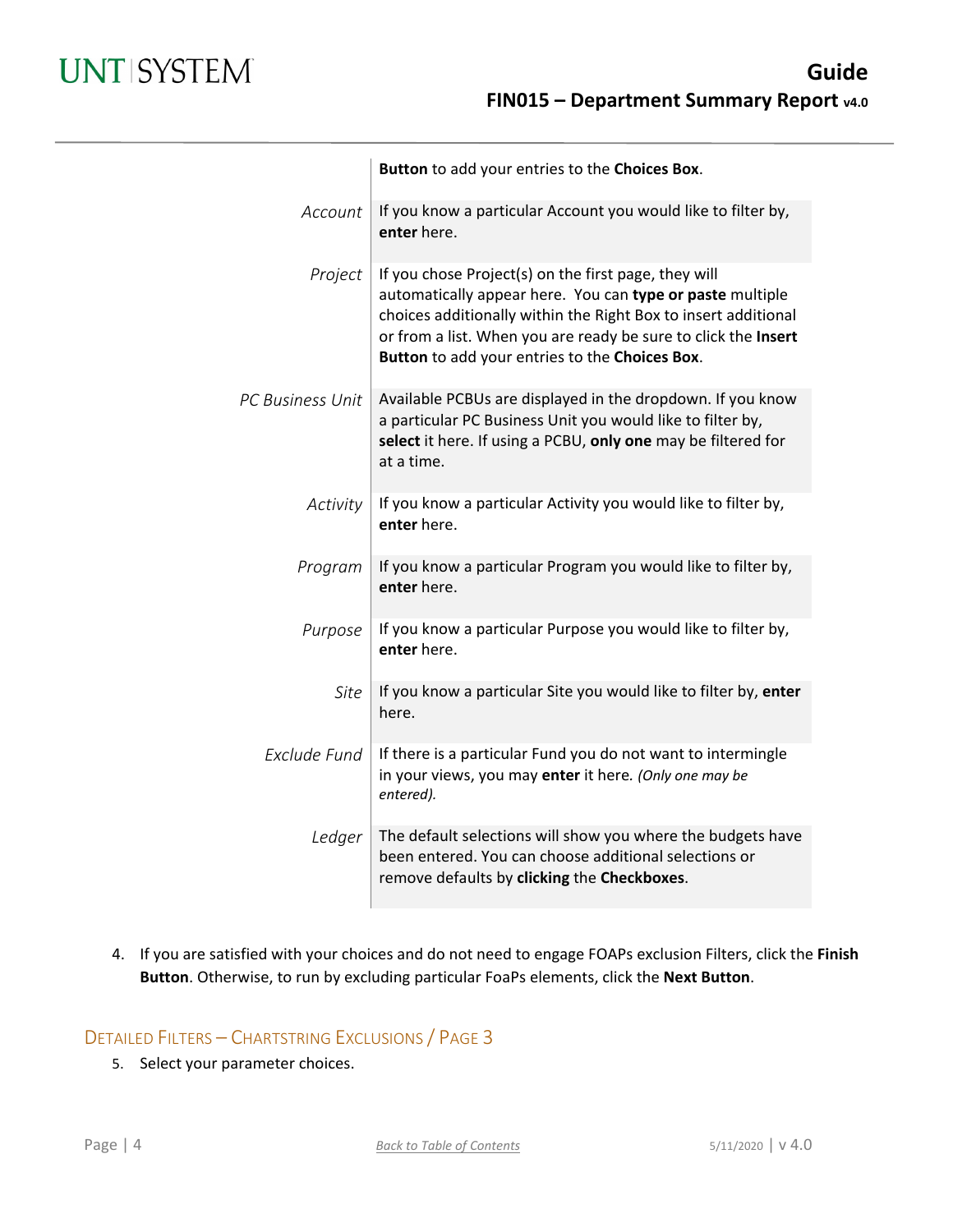

*Remember that prompts filter your data. By entering values into the prompts you narrow the result sets. Start off by casting a wide net by only using one prompt. You can always rerun the report with additional prompt to narrow the results as needed.*

> *Et al....* The strings listed here mirror the Inclusions descriptions listed for the previous page.

6. When you are satisfied with your choices, **click** the **Finish Button** to run the report. *\*If you need to make changes or want to check your filters, you can click the Back Button at any time to review and click the Finish Button from any point without having to re-enter your information.*

# Report Results

### Report Results

#### REPORT FEATURES

- Results are grouped by **Departments** and indicated by the **Underlined Title Bar**.
- **Fiscal Budget items** appear first in the reporting structure groupings. Departmental contributions to particular **Projects** appear next.
- **Budget Accounts** will duplicate **IF** the budget for that account is spread across more than one **Function**.
- The **Light Green Bars** indicate groupings of lower level hierarchy **Budget Account Trees**. The **Dark Green Bars** indicate the rollup level hierarchy **Budget Account Trees**.

#### DRILL-THROUGH OPTIONS

- **Clicking** on the Department ID itself in the **Underlined Title Bar** (see above) will drill directly through to the "FIN002 - Account Summary Report".
	- o *\*note 1: See the Account Summary Guide for more information on this report.*
	- o *\*note 2: Unless you unchecked the defaults on the first Prompt Page, the report will display only Department Details without Projects included!*

| NTISYSTEI                                                                      |                       |                |                    | <b>Department Summary</b> |                |
|--------------------------------------------------------------------------------|-----------------------|----------------|--------------------|---------------------------|----------------|
| 163000 Auxiliary Services-Gen Armitage, Daniel Dean                            |                       |                |                    |                           |                |
| Function<br>Account                                                            | <b>Current Budget</b> | <b>Actuals</b> | <b>Encumbrance</b> | Pre-Encumbrance           | Balance        |
| Revenue                                                                        |                       |                |                    |                           |                |
| 42009 - Food Svc-Vending<br>700 - Auxiliary Enterprises                        | 218 000 00            | 0.00           | 0.00               | 0.00                      |                |
| 42009 - Food Svc-Vending<br>700 - Auxiliary Enterprises                        | 0.00                  | 171,173.87     | 0.00               | 0.00                      |                |
| D4200 - Food Service and Dining 700 - Auxiliary Enterprises Total              | 218,000.00            | 171,173.87     | 0.00               | 0.00                      | (46, 826.13)   |
| C4200 - Food Service and Dining Total                                          | 218,000.00            | 171,173.87     | 0.00               | 0.00                      | (46, 826, 13)  |
| 42105 - Rentals-Space-Lease<br>400 - Academic Support                          | 0.00                  | 1,948.26       | 0.00               | 0.00                      |                |
| D4210 - Rentals 400 - Academic Support Total                                   | 0.00                  | 1,948.26       | 0.00               | 0.00                      | 1,948.26       |
| 42105 - Rentals-Space-Lease<br>500 - Student Services                          | 0.00                  | 110,746.44     | 0,00               | 0.00                      |                |
| D4210 - Rentals 500 - Student Services Total                                   | 0.00                  | 110,746.44     | 0.00               | 0.00                      | 110,746.44     |
| 42105 - Rentals-Space-Lease<br>550 - Institutional Support                     | 0.00                  | 10,620.00      | 0.00               | 0.00                      |                |
| D4210 - Rentals 550 - Institutional Support Total                              | 0.00                  | 10,620.00      | 0.00               | 0.00                      | 10,620.00      |
| 42105 - Rentals-Space-Lease<br>700 - Auxiliary Enterprises                     | 1,110,000.00          | 0.00           | 0.00               | 0.00                      |                |
| 42105 - Rentals-Space-Lease<br>700 - Auxiliary Enterprises                     | 0.00                  | 636,335.15     | 0.00               | 0.00                      |                |
| D4210 - Rentals 700 - Auxiliary Enterprises Total                              | 1,110,000.00          | 636,335.15     | 0.00               | 0.00                      | (473,664.86)   |
| C4210 - Rentala Total                                                          | 1,110,000.00          | 759,649.85     | 0.00               | 0.00                      | (350, 350, 15) |
| 47801 - Interest on Investments<br>500 - Student Services                      | 0.00                  | 34.93          | 0.00               | 0.00                      |                |
| D4780 - Interest on Investments 500 - Student Services Total                   | 0.00                  | 34.93          | 0.00               | 0.00                      | 34.93          |
| 47801 - Interest on Investments<br>630 - Scholarships and Fellowships          | 0.00                  | 42,850.89      | 0.00               | 0.00                      |                |
| D4780 - Interest on Investments 630 - Scholarships and Fellowships Total       | 0.00                  | 42,850.89      | 0.00               | 0.00                      | 42,850.89      |
| C4780 - Interest on Investments Total                                          | 0.00                  | 42,885.82      | 0.00               | 0.00                      | 42.885.82      |
| 47810 - Realized Gain/(Loss) Invest<br>630 - Scholarships and Fellowships      | 0.00                  | (1,222.56)     | 0.00               | 0.00                      |                |
| D4781 - Realized Gain/(Loss) Invest 630 - Scholarships and Fellowships Total   | 0.00                  | (1, 222, 56)   | 0.00               | 0.00                      | (1,222.56)     |
| C4781 - Realized Gain/(Loss) Invest Total                                      | 0.00                  | (1, 222.56)    | 0.00               | 0.00                      | (1, 222.56)    |
| 48401 - Unrealized Gain/(Loss) Invest<br>630 - Scholarships and Fellowships    | 0.00                  | (29,256,40)    | 0,00               | 0.00                      |                |
| D4840 - Net Incr (Decr)-FMV of Invest 630 - Scholarships and Fellowships Total | 0.00                  | (29, 256.40)   | 0.00               | 0.00                      | (29, 266.40)   |
| C4840 - Net Incr (Decr)-FMV of Invest Total                                    | 0.00                  | (29, 256, 40)  | 0.00               | 0.00                      | (29.256.40)    |
| 60147 - I/C Rentals-Frn & Egp-Inc.<br>700 - Auxiliary Enterprises              | 435,884.00            | 0.00           | 0.00               | 0.00                      |                |
| 60153 - I/C Postage-Inc.<br>700 - Auxiliary Enterprises                        | 30,000.00             | 0.00           | 0.00               | 0.00                      |                |
| D6000 - Internal Charge Income 700 - Auxiliary Enterprises Total               | 465,864.00            | 0.00           | 0.00               | 0.00                      | (465, 864.00)  |
|                                                                                |                       |                |                    |                           |                |

## **UNTISYSTEM**

**I INTISYSTEM** 

**Account Summary** 

|         |                                 | <b>PARADOLLE INSTEAD - PARADOLE PARTICIPAL DELL'USE L'ALLES DE L'AUNICIPALE LES - PARADOLE L'AUNICA - PARADOLE PARAD</b> |                       |                |             |                 |                |
|---------|---------------------------------|--------------------------------------------------------------------------------------------------------------------------|-----------------------|----------------|-------------|-----------------|----------------|
|         | Account                         | Function                                                                                                                 | <b>Current Budget</b> | <b>Actuals</b> | Focumbrance | Pre-Focumbrance | <b>Balance</b> |
| Revenue |                                 |                                                                                                                          |                       |                |             |                 |                |
|         | 42009 - Food Svc-Vending        | 700 - Auxikary Enterprises                                                                                               | 218.000.00            | 0.00           | 0.00        | 0.00            |                |
|         | 42009 - Food Syc-Vending        | 700 - Auxiliary Enterprises                                                                                              | 0.02                  | 171, 173, 87   | 0.00        | 0.02            |                |
|         | D4200 - Food Service and Dining | 700 - Auxiliary Enterprises - Total                                                                                      | 218,000,00            | 171,173,87     | 0.00        | 0.00            | (46.826.13)    |
|         |                                 | C4200 - Food Service and Dining Total                                                                                    | 218,000.00            | 171,173,87     | 0.00        | 0.00            | (46, 826, 13)  |
|         | 70003 . Trans from Other Funds  | 700 - Auxiliary Enterprises                                                                                              | 1,428.30              | 0.00           | 0.00        | 0.00            |                |
|         | 70003 - Trans from Other Funds  | 700 - Auciliary Enterprises                                                                                              | 0.02                  | 1,428.30       | 0.00        | 0.02            |                |
|         | 07000 - Trans T.F. Other Funds  | 700 - Auxiliary Enterprises - Total                                                                                      | 4.420.30              | 1,430.30       | 0.001       | 0.001           | 0.00           |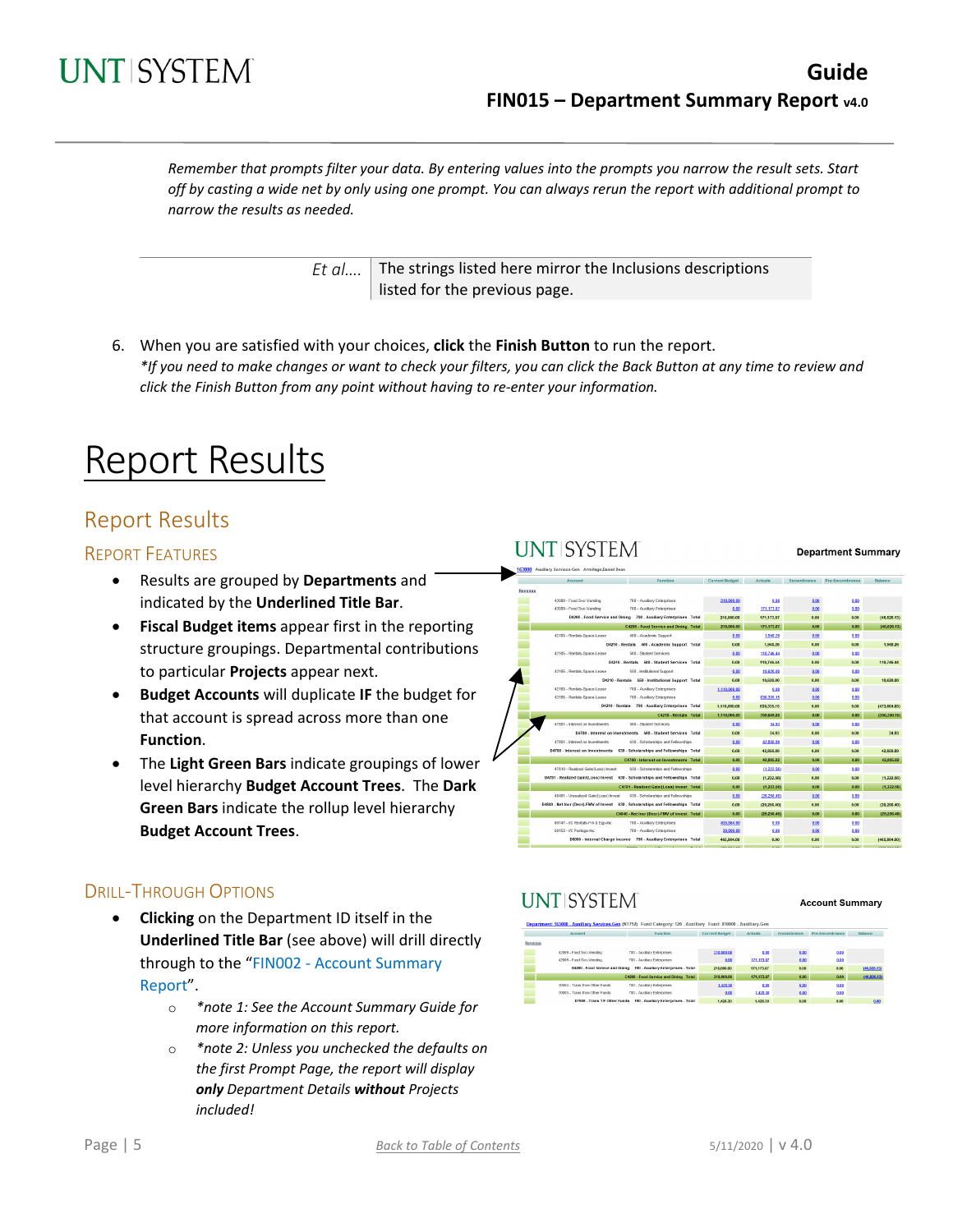• **Clicking** on any of the underlined dollar amounts will drill-through to the "FIN003 – Transaction Detail Report" to view the detailed transactional line that makes up the chosen amount.

|               | Sett Order: Decoration Period |               |             | ы                                                   |               |                                                                            |          |                                        |              |                                                                   |              |  |                                |             |                                                    |                         | Shout-bide Dem Values" De Foll allow salvatich that want to Jame W.          |             |                                |        |                                      |               |                  |             |                          |
|---------------|-------------------------------|---------------|-------------|-----------------------------------------------------|---------------|----------------------------------------------------------------------------|----------|----------------------------------------|--------------|-------------------------------------------------------------------|--------------|--|--------------------------------|-------------|----------------------------------------------------|-------------------------|------------------------------------------------------------------------------|-------------|--------------------------------|--------|--------------------------------------|---------------|------------------|-------------|--------------------------|
| Vase Buent    | <b>Cardon</b>                 | <b>Tale</b>   | <b>Cold</b> | <b>Farmer</b>                                       |               | fecal Sedant Accounting Septema Panel Ferdilles. Pund Ferdillesco Function |          | Fareton.<br><b>Farger</b>              |              | Dopetrant Opplyment Project Project PCBJ Activity<br><b>Curry</b> | <b>Bears</b> |  | Diave                          |             | Descri                                             | Tips                    | Account Account Account Account Program Program Purgues Site<br><b>Tauri</b> |             | <b>Base</b>                    |        | 2n<br>Ossor                          | <b>Budget</b> | Arked .          | Enranksware | Day.<br><b>Droumbran</b> |
| 2010 2010 0   |                               | 87712         | 130         | Audiev                                              |               | \$1000 haden<br>Gar                                                        | TC4      | Author<br>Criteratean                  | 913600       | Andrey<br>Condition<br>Geb.                                       |              |  | 04216<br>Detroit               | 42115       | Cours<br>Legge                                     | <b>Selek Search</b>     |                                                                              | \$3289      | Contentero COS<br>Contract     |        | <b>Ltd</b><br>Englisher              | 6.02          | 01073-02         | 0.30        | $^{12}$                  |
| 2018 2010 0   |                               | <b>KEYS</b>   | $\infty$    | <b>Cardian</b>                                      | <b>BIGGER</b> | <b>Juniters</b><br>Gar.                                                    | 20       | <b>Guillan</b><br>Crientenes           | \$50,000     | Andrew<br>Sendered<br>Gen.                                        |              |  | 0.4316<br><b>Gentler</b>       | 42415       | Dartish.<br>State<br><b>Links</b>                  | Searce                  |                                                                              |             |                                |        | ORD LIST Does<br><b>DOG</b>          | can           | $2 - 0.4$ 63     | 0.30        | $^{12}$                  |
| 2019 2019 0   |                               | <b>NOW</b>    |             | 130 / 600 V                                         |               | <b>BOOT ALLINE</b><br>14.44                                                | 268      | <b>GUREY</b><br>Francisco              | <b>STATE</b> | <b><i><u>ADSIM</u></i></b><br>Services<br><b>Links</b>            |              |  | <b>Ballist</b><br>PARM         | -CHS        | <b>Farth K</b><br><b>Santa</b><br><b>Education</b> | <b>EVANS</b>            |                                                                              | 13099       | Geneview, 1985 and<br>Carabica |        | Endelma                              | 6.631         | 60,0380          | 880         | $\mathbb{R}^2$           |
| 2010 1910 11  |                               | 81746         | 25          | <b>DOM AND</b><br><b>Dear of</b>                    |               | Designed Bridge Designedia (CR)<br><b>DESCRIPTION</b>                      |          | <b>SAMANY</b><br><b>LONGINIA</b>       | <b>TERR</b>  | <b>AREK</b><br><b>Manufacturer</b><br><b>Floor</b>                |              |  | 04708<br><b>DOM W</b>          | OW          | <b>FRIDAY</b><br>78.95<br><b>Distance</b>          | <b><i>INVESTIGA</i></b> |                                                                              |             |                                |        | <b>SSI Joneta</b><br>19.49           | 693           | 35.81            | 8.80        | $\sim$                   |
| trees them in |                               | 81.545        | 151         | <b>CAMBRO</b>                                       |               | <b>FREE ASSAULT</b><br><b>Mag</b>                                          | A1       | <b>CAMBRO</b><br><b>Schooler</b>       | 10.00        | <b>August</b><br>Novem.<br>Day:                                   |              |  | <b>ISA FEB</b><br><b>World</b> | 8.7880      | <b>THEFT</b><br><b>Fallen</b><br><b>Town</b>       | <b>STATES</b>           |                                                                              | 10,910      | <b>DAMAGE STA</b><br>Cashard   |        | <b>SSO</b><br>Participant            | 1.81          | <b>DE BOX 23</b> | $\sim$      | $\sim$                   |
| 2009 10:30 10 |                               | <b>BE GAY</b> | 2T'         | Outsides.<br><b>Council</b>                         |               | Desputed SOUS Department (20)<br><b>Bondary's</b>                          |          | <b>Cambro</b><br><b>Printern B</b>     | <b>FORE</b>  | $5 + 1 + 7$<br><b>Novema</b><br>Figur.                            |              |  | nere.<br><b>DOM: N</b>         | <b>COM</b>  | THE R.<br><b>Same</b><br><b>Downe</b>              | <b>Trucks</b>           |                                                                              |             |                                |        |                                      | 0.03          | Af BOISO         | 4.8         | $\sim$                   |
| 2019 2020 10  |                               | ST7C          | 2T)         | Opening<br>$C = 16$                                 |               | Designed SWEE Drawings 200<br><b>Business</b>                              |          | <b>Garden</b><br><b>Printed at the</b> | <b>HAIR</b>  | 20888<br>Scrytche<br>Cars.                                        |              |  | NOTE .<br><b>Particular</b>    | <b>OTIS</b> | <b>SHEAL</b><br><b>Family</b><br><b>Symmetry</b>   | <b>Seared</b>           |                                                                              |             |                                |        | TAX America<br><b>Bally</b>          | 5.93          | <b>COLLE</b>     | a so        | $\mathcal{O}$            |
| 285 2810 6    |                               | <b>STYP</b>   | w           | Outsides<br><b>Control</b>                          |               | Document SIDES Departments 708<br>Obervilleran                             |          | <b>Author</b><br><b>Driveries</b>      | <b>HAW</b>   | <b>ADAM</b><br>Scotting<br>Cm.                                    |              |  | 04218 -<br>Drinke              | 47185       | <b>Seattle</b><br><b>Lower</b>                     | Spille Spows            |                                                                              |             |                                |        | USS Save Oil<br>Finant               | 1.53          | 125,831          | $+ 80$      | $^{46}$                  |
| 2011 2010 4   |                               | 97763         | 333         | Drawwird \$1533<br><b>Committee</b><br><b>Group</b> |               | Department 700<br>Obzeitnen                                                |          | Audiey<br><b>Printmann</b>             | ersex        | Antigo<br><b>Senders</b><br>Con.                                  |              |  | DATE:<br>Dentals               | 42111       | Same.<br>Lease.                                    | Seddy Scores            |                                                                              |             |                                |        | <b>CBD</b> Ziria Tire<br>RN<br>19,80 | can           | 11,326,713       | 0.30        | $^{12}$                  |
| 2013 2010 1   |                               | <b>KEYO</b>   | oc.         | <b>Gardian</b>                                      |               | States Andrew<br>Aar                                                       | 708      | Audiey<br>Cristofoss                   | ettent       | Apdiga<br>Services<br>Gan                                         |              |  | name.<br><b>Design</b>         | 42115       | Sauce<br>Lease                                     | Debis, Dearer           |                                                                              |             |                                |        | 285 UAT Ford<br><b>Office</b>        | can           | 1,554.55         | 9.30        | $\mathcal{U}$            |
| 2010 2010 5   |                               | aPH1          | 120         | <b>Audiev</b>                                       |               | \$10000 Audien-<br>dar                                                     | TOP      | Audiey.<br>Cristopher                  | 153400       | Apd an<br>Centered<br>Gan.                                        |              |  | 04216 -<br><b>Beatles</b>      | 42115       | <b>Saraha-</b><br><b>Same</b><br>Lease             | <b>Bayansa</b>          |                                                                              | 43749       | Dockstere :<br>Contract        | $-285$ | <b>USP</b><br>Contentes              | 693           | 68 873 40        | 0.30        | t.                       |
| 2011 2010 0   |                               | 87712         | $\infty$    | Author                                              |               | <b>BIDDER JUNEAUX</b><br>Gar.                                              | $\infty$ | Author<br>Critectere                   | 923600       | Andrew<br>Condition<br>Gen.                                       |              |  | 04216<br>Genevin               | 42113       | <b>Swink</b><br>Costa<br>Lease                     | Investo                 |                                                                              | <b>COST</b> | Contentero CBS<br>Control      |        | <b>Ltd</b><br>Ennistma               | 642           | <b>CA 873 KO</b> | 0.30        | $^{12}$                  |
| 2010 00:00 0  |                               | <b>NTPS2</b>  | 302         | Concertibut                                         |               | Captaronal MODES Captaronary 708<br><b>Distances</b>                       |          | <b>CAUSEY</b><br><b>Concrete</b>       | 1000000      | Andrew<br><b>Contractor</b>                                       |              |  | 0.4396<br><b>SAFAK</b>         | 22187       | <b>Santa</b>                                       | Detail Dealer           |                                                                              |             |                                |        |                                      | 6.63          | 3,500,000        | 8.30        | $\overline{\phantom{a}}$ |

# Cognos Report Functionalities

#### LAYOUT OVERVIEW

- Report results are typically displayed in an interactive HTML on screen style.
- Based on your selections, if any, the report will only display results that match your initial filtering choices.
- Reports on screen may combine the Level Number result with the Description for that level in one single column. *(Report results exported to XLS will break these out, see the Export XLS directions below.)*
- If there is an error in your request or no results can be produced, you get a return message showing the parameters you chose that produced these results. *(See th[e Error Results section](#page-6-0) below for more information or to troubleshoot.)*
- Use the **"Page Down" Link** at the bottom left to see additional pages (if any).
- Use the **"Bottom" Link** to skip to the last page of **Applied Parameters** where you can review what your filtering choices were on the initial **Prompt Page** selections. Use the **"Top" Link** then to return to your first page.

 $\overline{\sim}$  Top  $\hat{\approx}$  Page

#### IN REPORT FILTERING & CONTROLS

• You can clear any originally selected **Filters** by returning to the Prompt Pages from within the Report you are currently viewing (without starting over). To do so, **click** on the "**Run as"**  button on the upper left hand of the toolbar on your screen.





| Jan 10, 2018                                            | (FoaPs)Trees')/report(@name='Funo<br>1 of 2 |
|---------------------------------------------------------|---------------------------------------------|
| <b>Z Top  <sup>2</sup> Page up ₹ Page down Σ Bottom</b> |                                             |
|                                                         |                                             |
|                                                         |                                             |
|                                                         |                                             |
|                                                         |                                             |
|                                                         |                                             |
| up ↓ Page down ∑ Bottom                                 |                                             |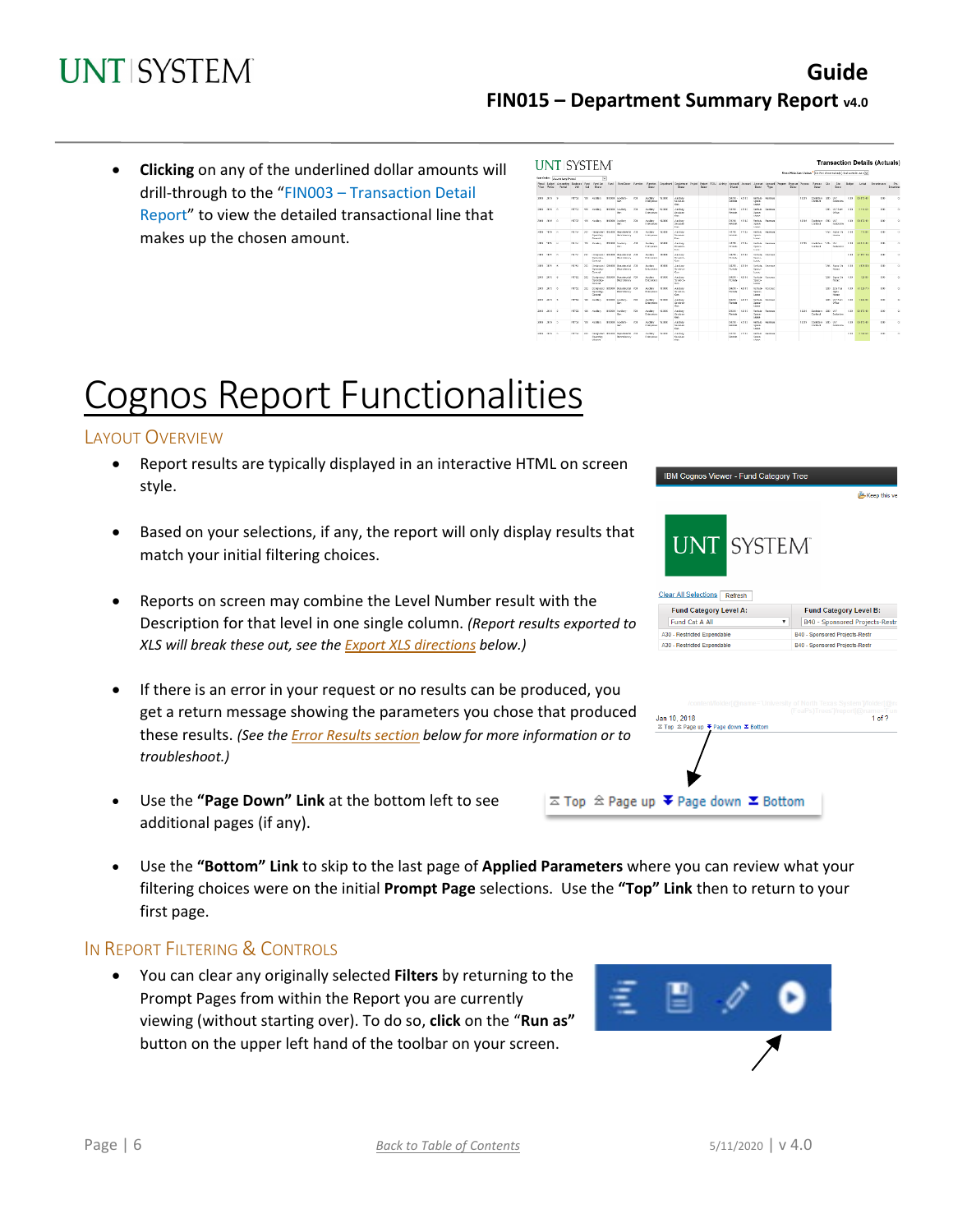# Exporting Your Report Results

### Exporting Your Report Results

In the upper left hand or right hand of the toolbar on your screen, you will see options to run report and view your results.

### EMAIL REPORT DIRECTLY

Click the **"Share"** symbol dropdown (next to the bell) on the upper right hand of the toolbar on your screen to select **"Email".** Fill in the desired email address, any additional information, and your onscreen results will be emailed from within the Cognos program.



### RUN REPORT AND DOWN LOAD OPTIONS

Click the **"Run as"** button (white circle) on the upper left hand toolbar of your screen to see selections for running or exporting your results:

- HTML
- PDF
- Excel
- Excel Data
- CSV
- XML
- Reset prompts and run

# Error Results

### <span id="page-6-0"></span>Run Report Error

An example of the standard results message when Cognos cannot determine a match for your requested filters is:

*No data available for the parameters chosen, please review the parameters below: Fund Cat: 876*

The selection you have made on the prompt page is listed automatically below the "No Data" message. Again, to re-run the report with a different selection, click the **"Run as"** button on the upper left toolbar on your screen.